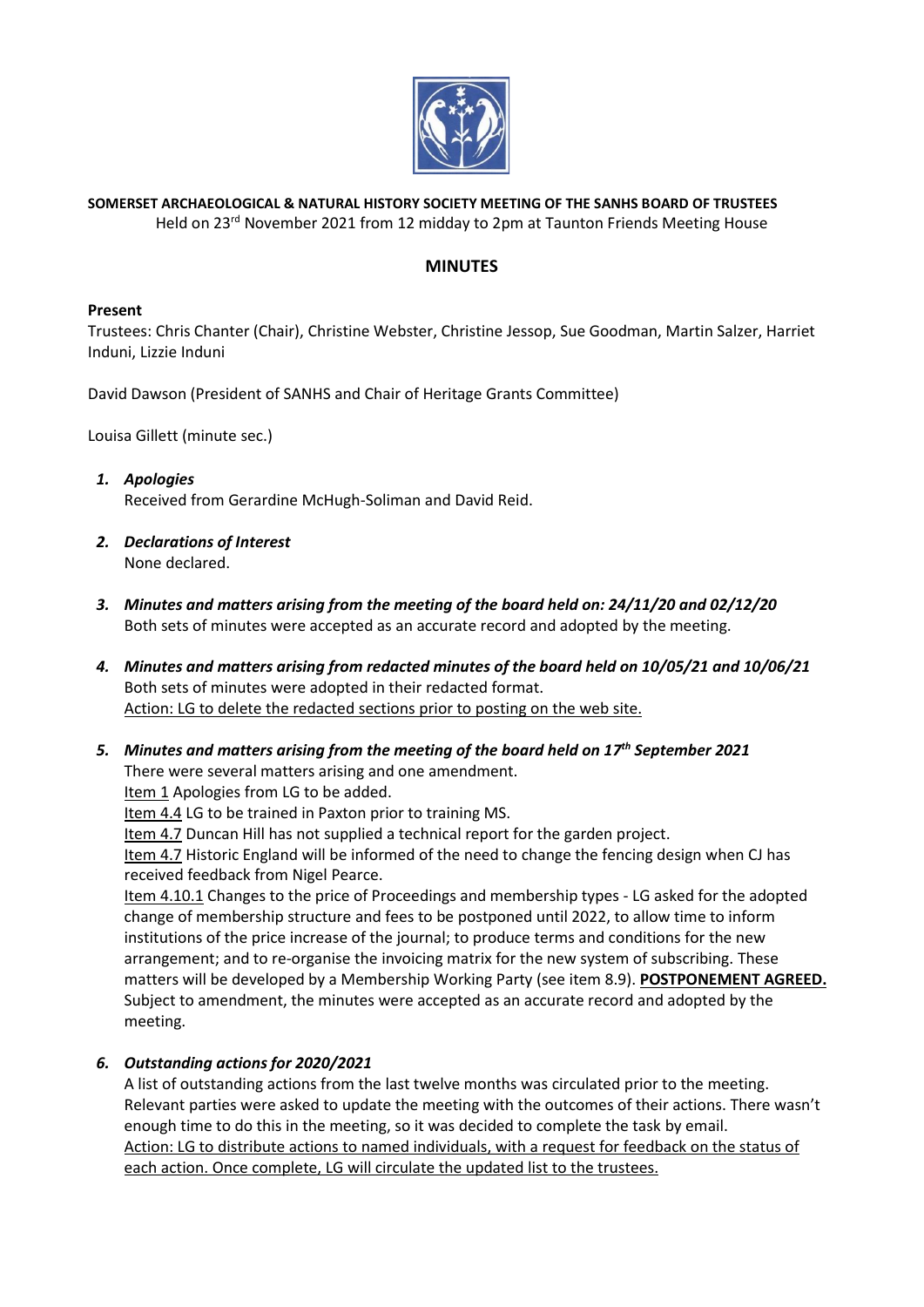## *7. Reports*

# *7.1. Chairman's Report*

CC had a meeting with Ravi Keshri of Nouveau Niche Ltd, the tenant of Ines Cottage Garden, to discuss conditions of a new lease from January 2022. Mr Keshri agreed to a ten-year lease with an increase in rent from January 2022 to £5500 for two years, and to £6750 for 8 years. The lease will include a break clause after three years, in 2025. CC was thanked for negotiating the conditions of the new lease and securing an increase in the rent.

Action: CW to send CC recent photographs of Ine's Cottage Garden as a photographic schedule for the new lease.

*7.2. Risk Register*

As the society has not carried out an audit of where it processes personal data for compliance with GDPR, the risk level will be amended from medium to high.

Action: LG and SG to carry out an audit of personal data held in the SANHS office.

- *7.3. Treasurer's Report to October 2021*
	- *7.3.1.Budget 2022* Work on the budget will start in December.
	- *7.3.2.Financial Checklist* MS has checked the society's financial practices against a checklist supplied by the Charity Commission. He is satisfied that the society is mainly carrying out best practice. Some procedures could be improved, and he will incorporate recommendations for doing this in financial policy in 2022.
	- *7.3.3.Summary Financial Position 2016 – 2019* MS circulated his report prior to the meeting on the projected position of the general fund by the end of 2021. A deficit in income from rent and subscriptions has resulted in a depleted general fund. If the society can resolve the problem of non-payment of rent for Castle Garden the general fund can be restored.
- *7.4. Report and accounts of Early Dunster project* Mary Ewing's report was circulated with the accounts prior to the meeting. There were no questions.
- *7.5. Report and accounts of the Castle Garden project* CJ's report was circulated with the accounts prior to the meeting. There were several updates. Grant income of £3500 is expected from Taunton Historical Association and Edward Strachan. The remaining funds will be spent on fencing and gates; information panels being produced by SWHT; and reimbursement of volunteer expenses in the garden. The trustees asked to see the design and content of the information panels before they are produced. CC agreed to CJ's claim for reimbursement of up to £2000 for purchases made for the garden.

Action: SWHT will be asked to show CC the artwork for the panels before they are produced. Action: CJ will issue an invoice for reimbursement of expenses.

- *7.6. Report on the SANHS Estate* CC tabled his report.
	- *7.6.1.Castle Hotel lease of Castle Garden* Castle Hotel would like to continue renting the garden, but the trustees feel it is in the best interests of the society to lease the garden to a reliable tenant who will pay a higher rent.

## **Proposal to investigate forfeiting the Castle Hotel lease to pursue other options for maximising the rent adopted.**

Action: CC to discuss forfeiture of the lease with David White of Hatfield White.

*7.6.2.Wyndham Hall* Nigel Pearce has surveyed the hall exterior, but not the interior. Castle Lodge, the property adjacent to Wyndham Hall, is for sale. The hall's fire escape is across Castle Lodge, but no record of this agreement can be found in the society's leases. Action: CC to contact Webbers, the estate agent managing the sale, to clarify the matter.

*7.6.3.Lease of Ines Cottage Gardens* See item .1.

- *7.7. Committee reports* Reports received from the Local History Committee, Heritage Grants Committee, and Historic Buildings Committee, were circulated prior to the meeting. There were no questions.
- *7.8. Report on webinars* LI spoke to her report which had been circulated prior to the meeting. In 2021 the society's programme of webinars generated a profit and continued to raise the society's public profile. She proposed the society continue to offer ZOOM webinars. **Proposal to continue offering a ZOOM webinar programme in 2022 adopted.**